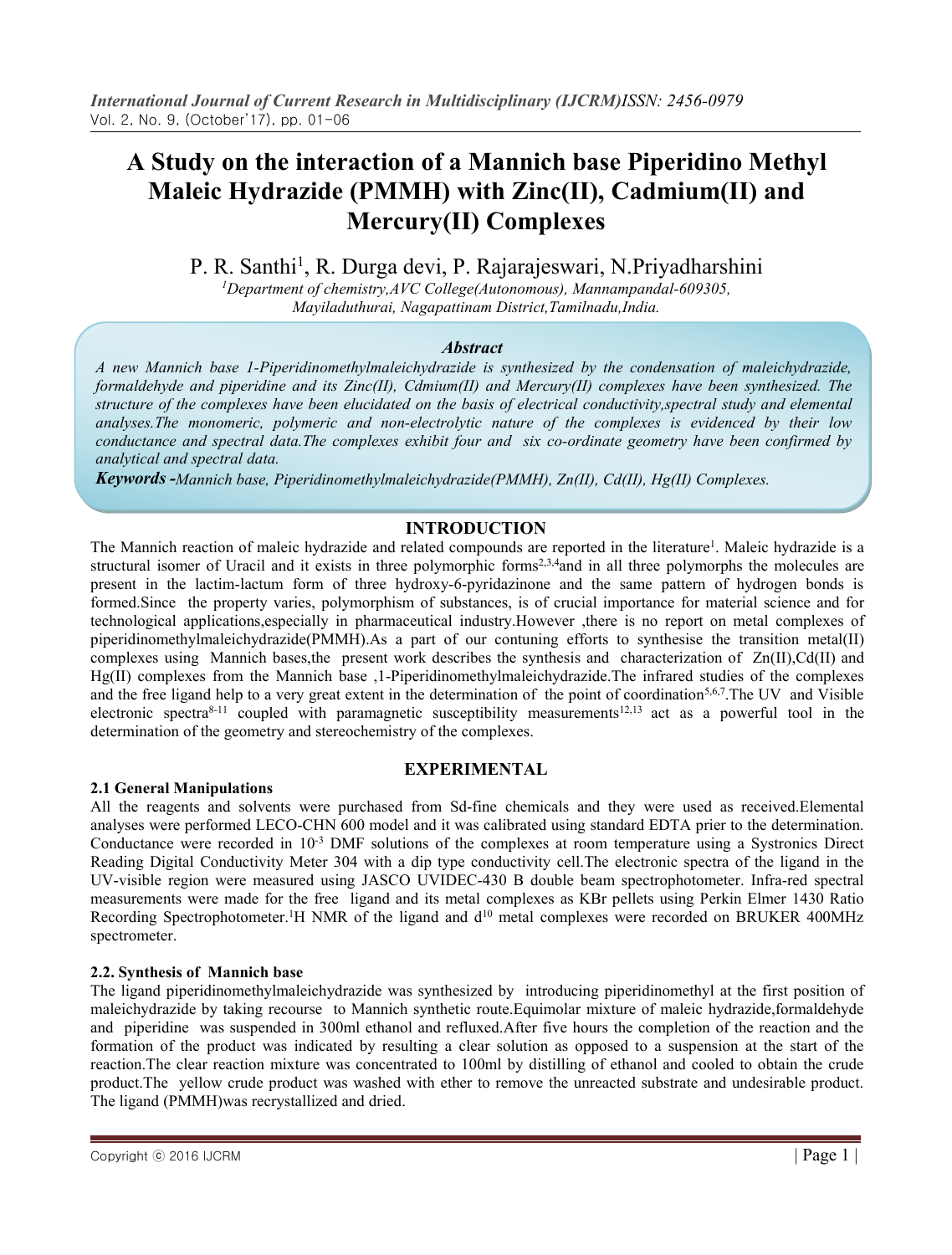## *A Study on the interaction of a Mannich base Piperidine MethylMaleic Hydrazide (PMMH) with Zinc(II),.…..*

## **2.3.Synthesis of Metal complexes**

The Zn(II), Cd(II) and Hg(II) complexes of PMMH ligand were isolated using hot ethanol as the solvating medium. A hot solution of the ligand (PMMH) was added slowly with constant stirring to hot solution of the metal salts(1:1mole ratio) where insoluble complexes were formed.The complexes were then washed with hot ethanol to remove the unreacted metal and ligand.The precipitates were filtered and washed with acetone and dried.

## **RESULTS AND DISCUSSION**

## **3.1.Structural characterization of Piperidinomethylmaleichydrazide**

The ligand(PMMH) melting point is 220℃ and the molecular weight was found to be 209.The results of the elemental analyses indicates the molecular formula C<sub>10</sub>H<sub>15</sub>N<sub>3</sub>O<sub>2</sub>. The ligand is completely soluble in cold water, DMF, DMSO and hot methanol,ethanol and propanol.

The structure of Maleichydrazide and PMMH are given Figs.1&2.The UV visible spectrum of PMMH in DMF exhibits absorption bands at  $320 \text{nm}(31250 \text{cm}^{-1})$  and  $251 \text{nm}$  ( $39840 \text{cm}^{-1}$ ). These can be assigned to n- $\pi^*$  and

π -π \*transitions and this bathochromic shift may indicate the substitution of piperidinomethyl group in place of active hydrogen atom in the pyridazine ring.The IR spectra of MH and PMMH are shown in Figs.3and 4.

#### **3.2. Structural Characterization of Zinc(II),Cadmium(II)bromo complexes and Mercury(II) chloro complex of PMMH.**

To find out the stoichiometries of the complexes,the metal,anion,carbon,hydrogen and nitrogen contents were determined. The electrical conductance measurements of the 10<sup>-3</sup>M DMF solutions at room temperature was done in order to ascertain wheather the anion is within or outside the coordination sphere of the complexes.The conductance data exhibit that the complexes are non-electrolytes.Elemental analyses and conductance data are presented in Table.1.The analytical and conductance data indicate that the stoichiometries of the complexes as MX2.PMMH. ,where M= Zn,Cd,Hg and X=Br&Cl.

## **3.3.Structure of Zinc(II)bromo complex of PMMH.**

There is no evidence in the IR region of 3200-3600cm<sup>-1</sup> the presence of co-ordinated water molecules. The important IR 14,15 absorption peaks of Zinc(II)bromo complex is given in Table.2 and Fig.5.The comparison of IR absorption spectrum of Zinc(II)bromo complex with the free ligand PMMH,  $v_{C=0}$  and  $\delta$  o<sub>H</sub> suffer negative shifts by 97 and 84 cm-1 .This shows that the ligand PMMH is coordinated to zinc in bidentate fashion through hydroxyl oxygen and carboxyl oxygen of PMMH.

The various resonance signals<sup>14</sup> exhibited by Zinc(II)bromo complex(Fig.6) is compared with those for free ligand PMMH(Table.3).As a result of electron drift from CNC group, the N-CH<sub>2</sub>-N and N(CH<sub>2</sub>)<sub>2</sub> suffer the downfield shift on complexation of the ligand with the metal atom.Based on analytical, conductance, IR and <sup>1</sup>H NMR data a tentative four co-ordinate polymeric structure is assigned to Zinc(II)bromo complex(Fig.7).

## **3.4.Structure of Cadmium(II)bromo and Mercury(II)chloro complexes**

The result of the elemental analyses of Cadmium(II)bromo and Mercury(II)chloro complexes are in good agreement with the proposed composition as CdBr<sub>2</sub>.PMMH and HgCl<sub>2</sub>.PMMH.The conductance values show that the complexes are non-electrolytes.

The IR spectra of Cadmium(II)bromo and Mercury(II)chloro<sup>14,15</sup> complexes are shown in Fig.8 & 9.Comparison of IR data of both complexes and the ligand PMMH show reduction in frequency of  $v_{CNC}$  and  $\delta_{OH}$  bands.It is inferred that PMMH is bidentately coordinated to enolic group of pyridazine ring and CNC of piperidinomoiety. A negative shift by 104cm<sup>-1</sup>in  $\delta$  <sub>OH</sub> and 40cm-1 in  $v_{CNC}$  in the IR spectrum. The position of bands 1492( $\delta$  <sub>OH</sub>) and 1039 cm<sup>-1</sup>( $v_{CNC}$ ) is compared to the spectrum of PMMH confirms coordination through hydroxyl oxygen and the nitrogen of piperidine ring.

The IR spectrum of Mercury (II)chloro complex with of free ligand the  $\delta$  <sub>OH</sub> decreased from1492 to 1409cm<sup>-1</sup> and v  $_{\text{CNC}}$  decreased from 1081 to 1052cm<sup>-1</sup>. The chloro complex experience negative shift of 83 and 29cm<sup>-1</sup> respectively in  $\delta$  <sub>OH</sub> and  $\vee$  <sub>CNC</sub> values. It also confirms the ligand PMMH coordinates with the Mercury in bidentate fashion.

The <sup>1</sup>H NMR spectra of Cadmium(II)bromo and Mercury(II)chloro <sup>14</sup>complexes are shown in (Figs.10 &11,Table.3).No signal due to coordinated water in the  $\rm{^{1}H}$  NMR spectra of both the complexes. The CNC group, N-CH<sub>2</sub>-N and  $\rm{N}$ (CH<sub>2</sub>)<sub>2</sub> signals suffer downfield shift on complexation of the ligand with the metal atom.The methylene protons which connect the amino moiety and maleic hydrazide are not much effect. This further supports the mode of coordination suggested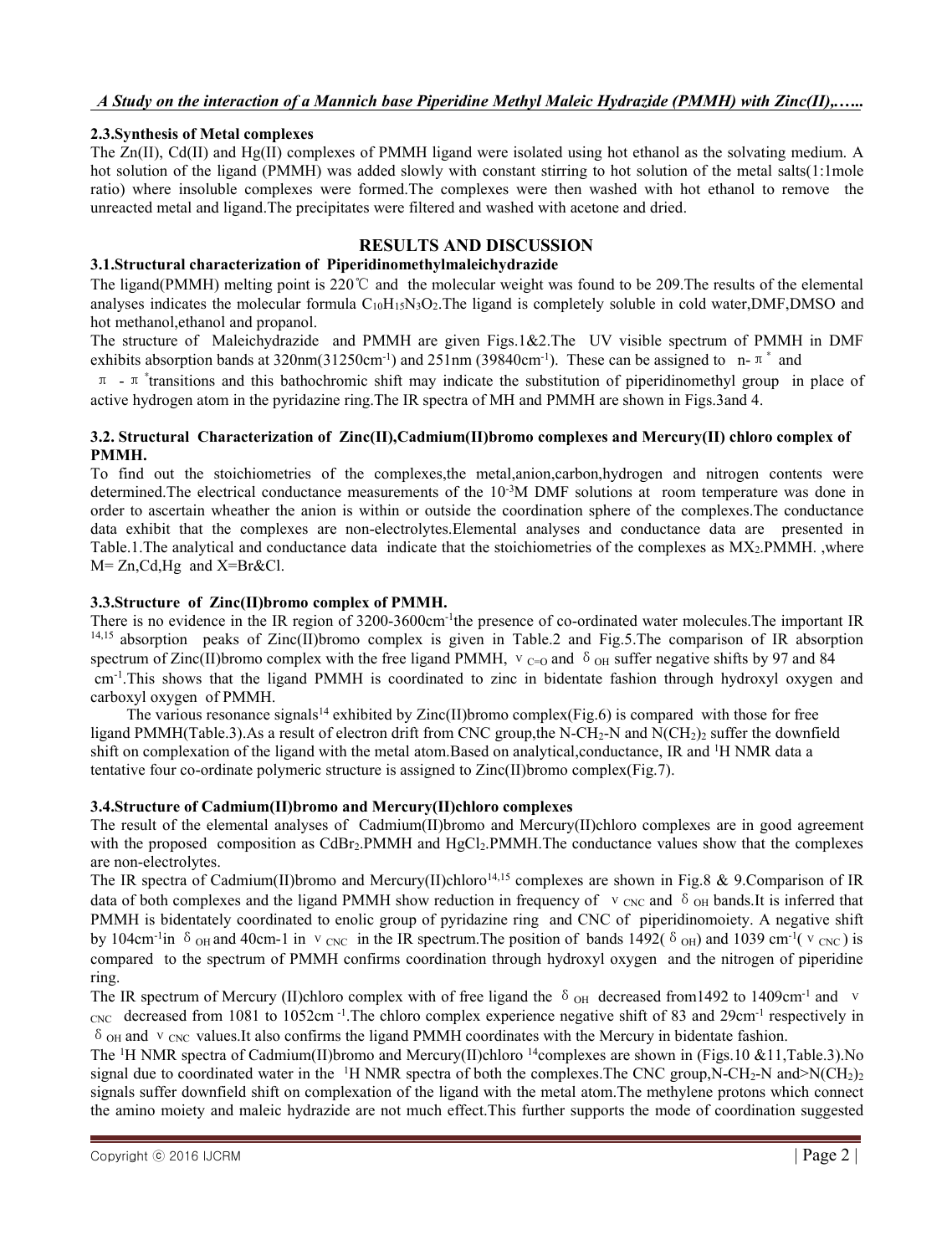## *A Study on the interaction of a Mannich base Piperidine MethylMaleic Hydrazide (PMMH) with Zinc(II),.…..*

by IR studies. Based on analytical ,conductance, IR and <sup>1</sup>H NMR spectral data a plausible four coordinate symmetry is assigned to Cadmium(II)bromo and Mercury(II)chloro complexes(Fig.12).

## **CONCLUSION**

Based on the analytical and spectral studies the structure of PMMH ligand as wellas the Zn(II),Cd(II)bromo and Hg(II)chloro complexes are established. The analytical data reveals 1:1 (metal:ligand) ratio in  $\text{Zn(II)},\text{Cd(II)}$  and  $\text{Hg(II)}$ complexes. The electrolytic conductivity data of the complexes indicate their non-electrolytic nature. The analytical and spectral data confirmed the polymeric structure of Zinc(II) bromo complex and monomeric nature of spectral data confirmed the polymeric structure of Zinc(II)bromo complex and Cadmium(II)bromo and Mercury (II) chloro complexes.



| Table.1. Analytical data of the complexes of PMMH |  |
|---------------------------------------------------|--|
|---------------------------------------------------|--|

| Compound                | Elemental analysis(%) |            |                 |              | $\wedge$ M*   |      |
|-------------------------|-----------------------|------------|-----------------|--------------|---------------|------|
|                         | Carbon                | Hydrogen   | <b>Nitrogen</b> | <b>Metal</b> | Anion         |      |
|                         | obs (cal.)            | obs (cal.) | obs (cal.)      | obs (cal.)   | (cal.)<br>obs |      |
| HgCl <sub>2</sub> .PMMH | 24.98                 | 3.12       | 8.74            | 41.75        | 14.76         | 5.2  |
|                         | (24.65)               | (3.48)     | (8.53)          | (41.93)      | (14.85)       |      |
| ZnBr <sub>2</sub> .PMMH | 27.64                 | 3.46       | 9.67            | 15.06        | 36.81         | 10.4 |
|                         | (27.88)               | (3.68)     | (9.74)          | (15.18)      | (36.93)       |      |
| CdBr <sub>2</sub> .PMMH | 24.94                 | 3.12       | 8.73            | 23.36        | 33.21         | 4.7  |
|                         | (24.86)               | (3.32)     | (8.93)          | (23.58)      | (33.43)       |      |

418.394 276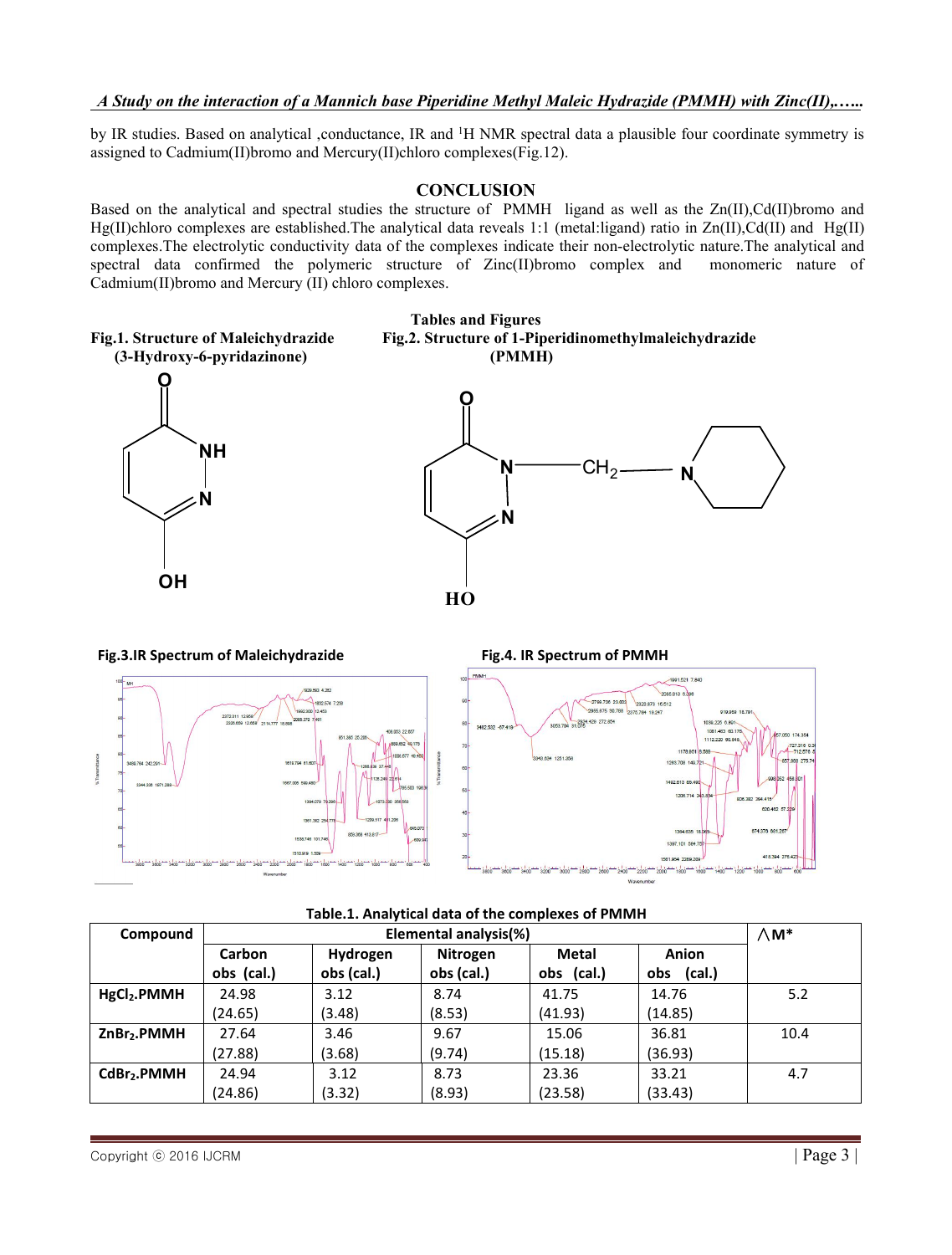| Table.2. Important IR absorption bands $(cm-1)$ of PMMH complexes of Hg <sup>II</sup> , Zn <sup>II</sup> and Cd <sup>II</sup> |              |                 |                    |                           |           |
|-------------------------------------------------------------------------------------------------------------------------------|--------------|-----------------|--------------------|---------------------------|-----------|
| Compound                                                                                                                      | $v_{\rm OH}$ | $V_{\text{CH}}$ | $V_{\text{C} = 0}$ | $\mathbf{v}_{\text{off}}$ | $V_{CNC}$ |
| <b>PMMH</b>                                                                                                                   | 3053         | 2934            | 1664               | 1492                      | 1081      |
| HgCl <sub>2</sub> .PMMH                                                                                                       | 3049         | 2945            | 1565               | 1409                      | 1052      |
| ZnBr <sub>2</sub> .PMMH                                                                                                       | 3046         | 2945            | 1565               | 1408                      | 999       |
| CdBr <sub>2</sub> .PMMH                                                                                                       | 3432         | 2940            | 1564               | 1388                      | 997       |

| Table.2. Important IR absorption bands (cm <sup>-1</sup> ) of PMMH complexes of $Hg''$ , Zn <sup>"</sup> and Cd" |
|------------------------------------------------------------------------------------------------------------------|
|------------------------------------------------------------------------------------------------------------------|

## **Table.3 . <sup>1</sup>H NMR resonance signals for PMMH and its Hg II, Zn II and Cd II Complexes**

|                         | Type of protons $( \delta$ ppm) |       |                                                |            |                                   |  |
|-------------------------|---------------------------------|-------|------------------------------------------------|------------|-----------------------------------|--|
| Complex                 | -CH=CH                          | ΟH    | Bridging(CH <sub>2</sub> )<br>(or) $-N-CH_2-N$ | $-N(CH2)2$ | (CH <sub>2</sub> ) <sub>2</sub> O |  |
| <b>PMMH</b>             | 6.87                            | 3.51  | 3.028                                          | 2.595      | 1.457                             |  |
| HgCl <sub>2</sub> .PMMH | 6.55                            | 3.359 |                                                | 2.504      | 1.642                             |  |
| ZnBr2.PMMH              | 6.54                            | 3.35  |                                                | 2.50       | 1.64                              |  |
| CdBr <sub>2</sub> .PMMH | 6.66                            | 4.376 |                                                | 2.99       | 1.732                             |  |



## **Fig.5. IR absorption spectrum of Zinc(II)bromo complex**



**Fig.6. <sup>1</sup>H NMR Spectrum of Zinc(II)bromo complex**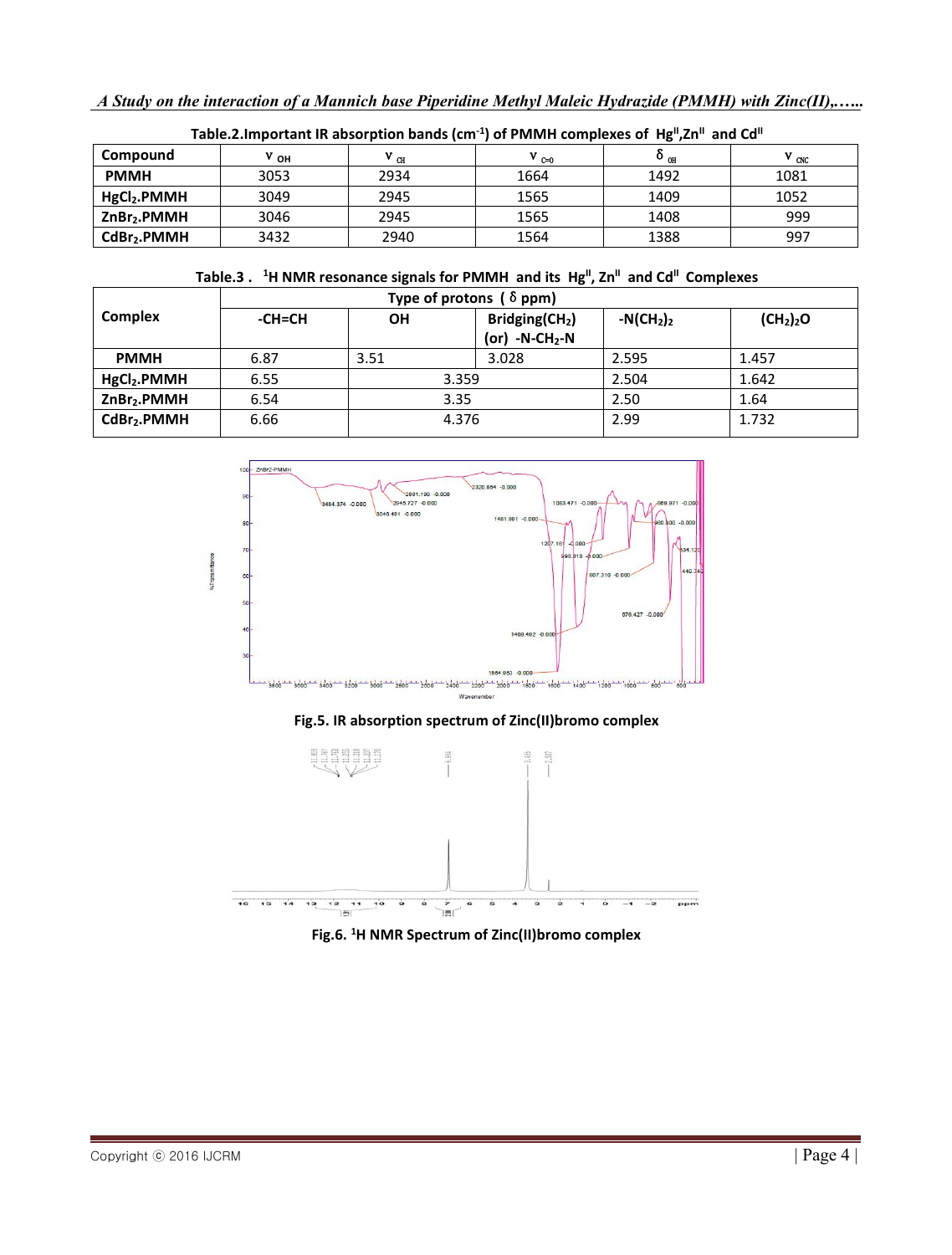

**Fig.10.<sup>1</sup>H NMR Spectrum of Cadmium(II)bromo complex**

**STransmitter**